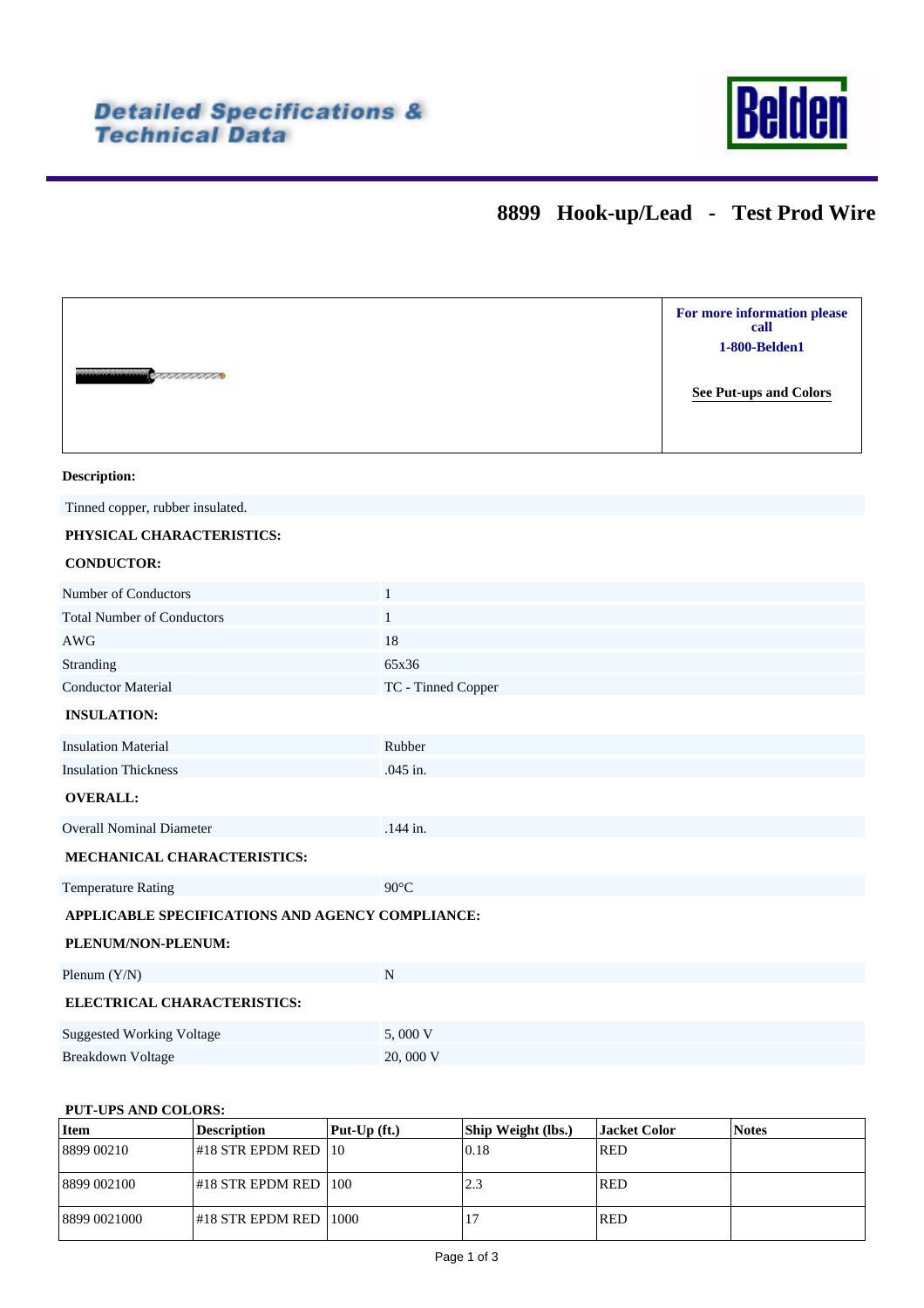

## **8899 Hook-up/Lead - Test Prod Wire**

| 8899 00225    | #18 STR EPDM RED            | 25    | 0.6   | <b>RED</b>             |
|---------------|-----------------------------|-------|-------|------------------------|
| 8899 002500   | #18 STR EPDM RED            | 500   | 8.5   | <b>RED</b>             |
| 8899 002U1000 | <b>18 STR EPDM RED</b>      | U1000 | 16    | <b>RED</b>             |
| 8899 002U500  | <b>18 STR EPDM RED</b>      | U500  | 8     | <b>RED</b>             |
| 8899 004100   | #18 STR EPDM YEL            | 100   | 2.3   | <b>YELLOW</b>          |
| 8899 00425    | #18 STR EPDM YEL            | 25    | 0.575 | <b>YELLOW</b>          |
| 8899 004500   | #18 STR EPDM YEL            | 500   | 8     | YELLOW                 |
| 8899 005100   | #18 STR EPDM<br><b>DGRN</b> | 100   | 2.3   | <b>GREEN, DARK</b>     |
| 8899 00525    | #18 STR EPDM<br><b>DGRN</b> | 25    | 0.6   | <b>GREEN, DARK</b>     |
| 8899 005500   | #18 STR EPDM<br><b>DGRN</b> | 500   | 8.5   | <b>GREEN, DARK</b>     |
| 8899 006100   | #18 STR EPDM<br><b>LBLU</b> | 100   | 2.3   | <b>BLUE, LIGHT</b>     |
| 8899 00625    | #18 STR EPDM<br><b>LBLU</b> | 25    | 0.6   | <b>BLUE, LIGHT</b>     |
| 8899 006500   | #18 STR EPDM<br>LBLU        | 500   | 8.5   | <b>BLUE, LIGHT</b>     |
| 8899 008100   | #18 STR EPDM<br><b>GRY</b>  | 100   | 2.3   | <b>GRAY</b>            |
| 8899 00825    | #18 STR EPDM<br>GRY         | 25    | 0.575 | <b>GRAY</b>            |
| 8899 008500   | #18 STR EPDM<br><b>GRY</b>  | 500   | 8     | <b>GRAY</b>            |
| 8899 009100   | #18 STR EPDM<br>WHT         | 100   | 2.4   | <b>WHITE</b>           |
| 8899 00925    | #18 STR EPDM<br>WHT         | 25    | 0.6   | <b>WHITE</b>           |
| 8899 009500   | #18 STR EPDM<br><b>WHT</b>  | 500   | 8.5   | <b>WHITE</b>           |
| 8899 01010    | #18 STR EPDM BLK            | 10    | 0.18  | <b>BLACK</b>           |
| 8899 010100   | <b>18 STR EPDM BLK</b>      | 100   | 2.4   | <b>BLACK</b>           |
| 8899 0101000  | #18 STR EPDM BLK            | 1000  | 17    | <b>BLACK</b>           |
| 8899 01025    | 18 STR EPDM BLK             | 25    | 0.6   | <b>BLACK</b>           |
| 8899 010500   | #18 STR EPDM BLK            | 500   | 8.5   | <b>BLACK</b>           |
| 8899 010U1000 | #18 STR EPDM BLK            | U1000 | 16    | <b>BLACK</b>           |
| 8899 010U500  | 18 STR EPDM BLK             | U500  | 8     | <b>BLACK</b>           |
| 8899 06114    | #18 STR EPDM BLK<br>& RED   | 14    | 0.476 | <b>BLACK &amp; RED</b> |
|               |                             |       |       |                        |

Revision Number: 1 Revision Date: 09-13-2002